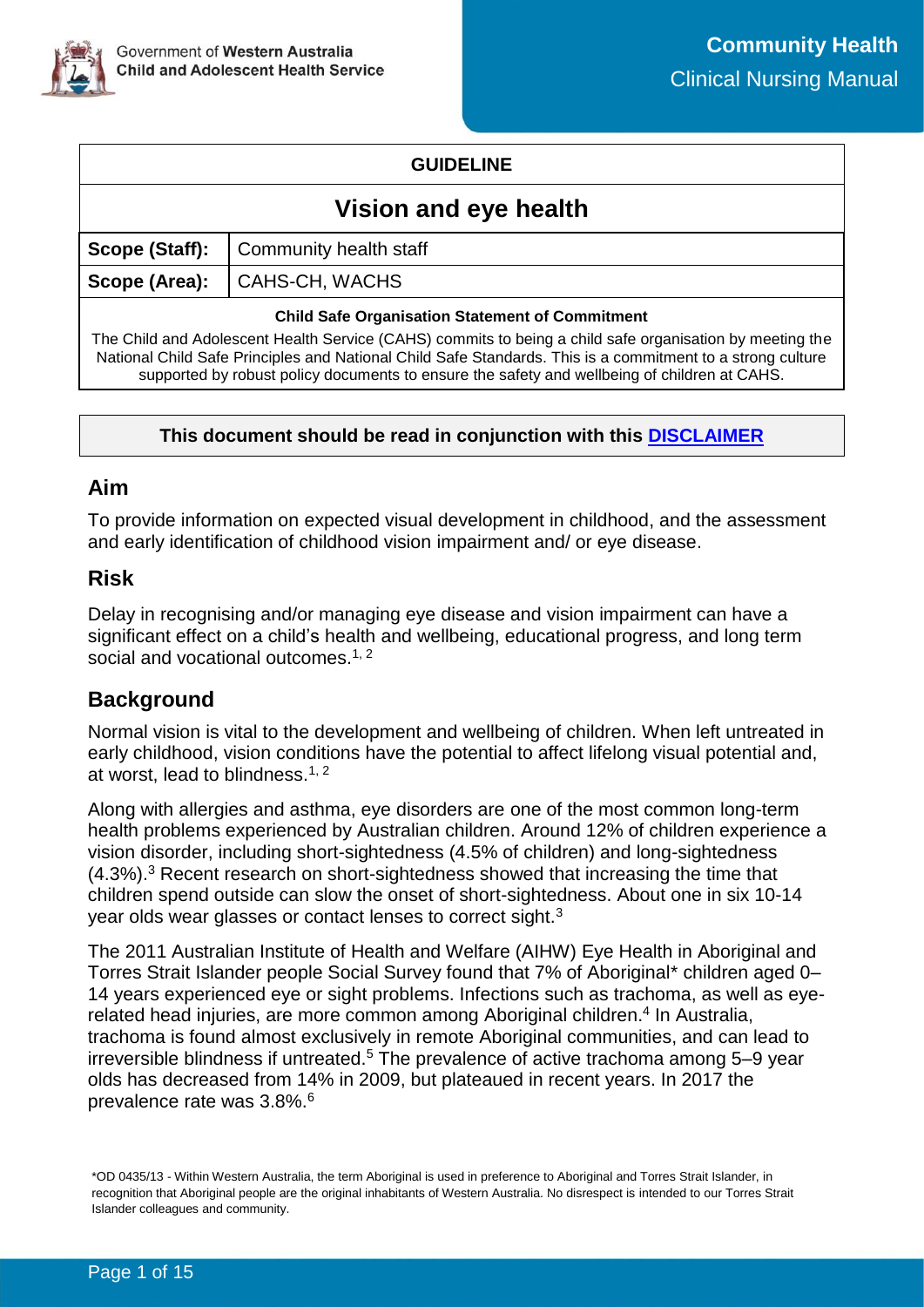Amblyopia is the most common cause of decreased vision in a single eye among children and younger adults. The eye itself is healthy but because of strabismus or a difference in vision between each eye, the brain has either suppressed or failed to develop the visual function. If left untreated, the vision loss will become permanent.<sup>7</sup>

Children often do not complain if their vision is blurred or they see double. Screening in early childhood is offered to avoid many vision issues remaining undetected.<sup>2</sup> Additionally, assessment may also facilitate early detection of neurological, metabolic or genetic disorders for which loss of vision is a symptom.<sup>1, 8</sup>

## **Key Points**

- Vision screening should only be performed by community health staff who have undertaken appropriate CAHS-CH or WACHS training and been deemed competent in the procedures.
	- o After receiving training and prior to achieving competency, staff must work under the guidance of a clinician deemed competent.
- For cultural considerations when caring for Aboriginal children and families, refer to [Related resources to assist service provision to Aboriginal clients.](#page-8-0)
- Staff will conduct screening in accordance with the vision procedures in the Clinical Nursing Manual.
- Vision risk factors are identified at each universal contact.
- Vision and eye health assessments are offered at all universal contacts. They can also be conducted for any children as a Universal Plus contact in child health or a targeted vision assessment in primary school and secondary school settings, in response to concerns from families, clients or teachers.
- Children with identified concerns are offered referral, liaison, and advocacy as required.

# **Development of vision**

Development of the visual system starts early in foetal life and begins with the physical structure of the eye. The neuro-components of the system develop towards the end of gestation and continue into the early neonatal period. Development of the basic structures of the eye, including the cornea, lens, iris, pupil and eyelids, gradually enable the infant to begin limiting light exposure.<sup>8</sup> At 27 weeks, a foetus can blink in response to bright light, shone on the abdomen. At 30 weeks, pupils can constrict and expand to let in more or less light.<sup>9</sup>

At birth, infants are sensitive to light and will turn their head towards large diffuse sources of light and away from sudden bright light.<sup>7</sup> Rapid visual development occurs in the first three months of life. Visual acuity rises from about 6/120 at birth to adult values by the age of 6 years.<sup>10</sup> From a very young age, babies will often watch faces and contrasting patterns, if within their range of vision of around 30cm.<sup>11</sup>

Normal visual function is critically linked with a number of other developmental milestones such as fine motor skills, gross motor movements and social interaction.<sup>7</sup> The expected milestones for vision development in young children are shown in **Table 1** below. This table provides a brief summary to guide age-appropriate vision surveillance questions.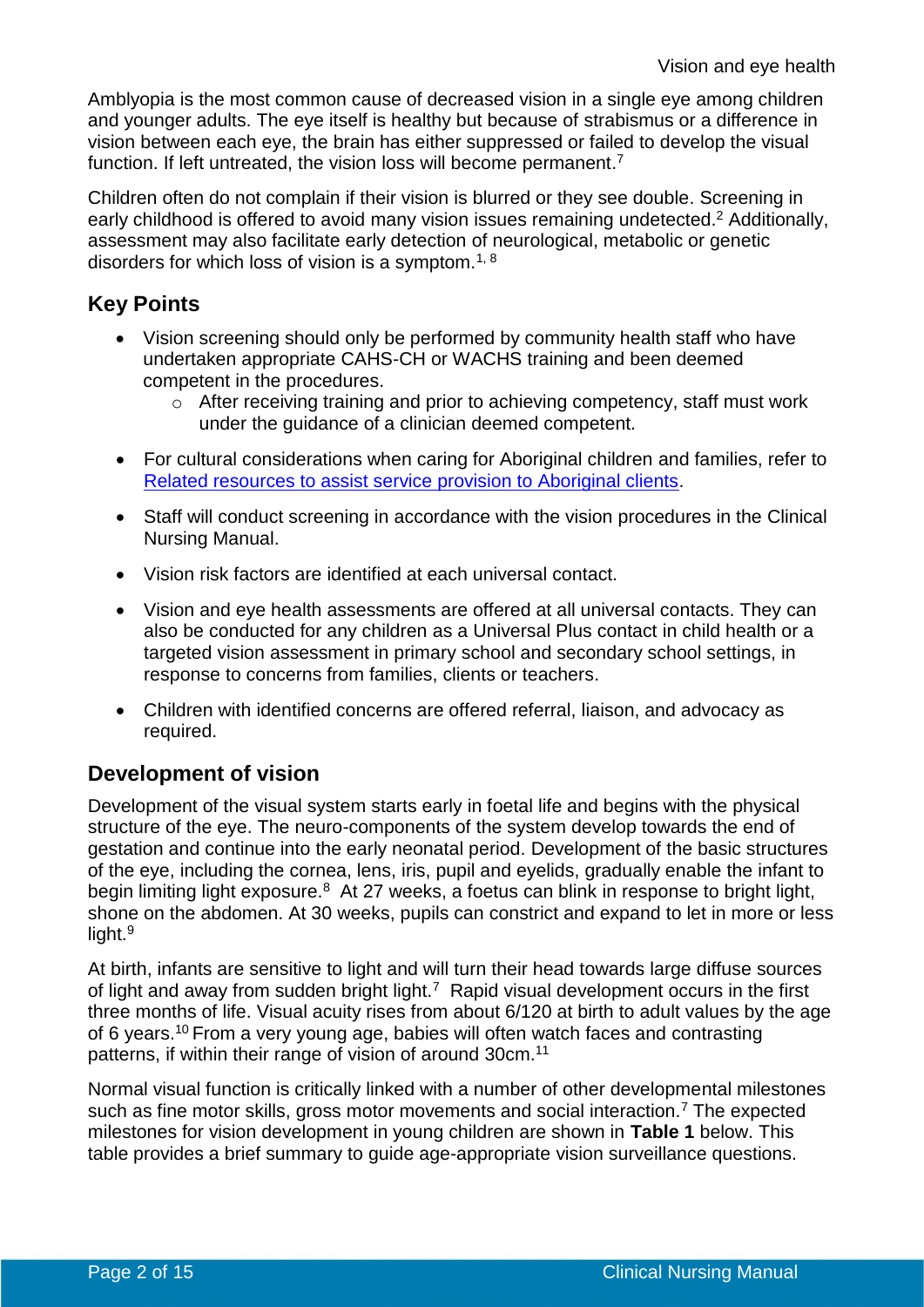# **Table 1: Expected milestones for vision development 7,12,13**

| Age (months)   | <b>Observable visual development</b>                                                                                                                                                                                                                            |
|----------------|-----------------------------------------------------------------------------------------------------------------------------------------------------------------------------------------------------------------------------------------------------------------|
| <b>Newborn</b> | Should blink to sudden bright light and turn eyes towards diffuse<br>light. Briefly fixates on nearby face or close object.                                                                                                                                     |
| $1 - 2$        | In first month, should show special interest in human face and<br>stare at objects held close to face.                                                                                                                                                          |
|                | From 4-6 weeks, regards human face with intense preoccupation<br>and smiles in social response. Prefers black and white contrasts.                                                                                                                              |
|                | At 6-8 weeks, fixes and turns head and eyes to briefly follow faces<br>and objects 15-30cm from face in arc 30° from midline. Moves<br>eyes mostly in unison.                                                                                                   |
| $3 - 4$        | By 3 months watches own hands, and by 4 months watches an<br>adult at 1.5 metres. Scans immediate surroundings when held<br>upright.                                                                                                                            |
|                | Very alert, is attracted to human face and follows its movement.                                                                                                                                                                                                |
|                | Fixates and follows slowly moving object 15-30cm from face in an<br>arc 90° from midline.                                                                                                                                                                       |
|                | Attracted to both black and white and coloured (red and yellow)<br>contrasts.                                                                                                                                                                                   |
|                | Regards own hands. Holds toy but cannot yet co-ordinate hands<br>and eyes.                                                                                                                                                                                      |
| $5 - 9$        | Should fixate on 2.5cm cube at 30cms by 5 months and then<br>1.5mm object (e.g. 100's & 1000's) at 30cm by the end of 9<br>months.                                                                                                                              |
|                | Many functional vision features are now in place. Infant avoids<br>obstacles when crawling due to depth perception. Has relative<br>perception of size and distance of objects, and coordinated<br>tracking of hands and eyes when reaching for moving objects. |
| $12 - 18$      | Should recognise familiar people from across a room. Shifts<br>between far and near vision tasks. Tracks an object across a<br>180° arc. Looks in correct place for toys which roll out of sight.                                                               |
|                | Points with index finger at interesting objects. Enjoys simple<br>picture books. Picks up small objects with pincer grasp.                                                                                                                                      |
| $24 - 30$      | Can match pictures of reducing sizes. Recognises self and<br>familiar people in photographs.                                                                                                                                                                    |
| $40 - 48$      | Can match letters and shapes.                                                                                                                                                                                                                                   |
|                | Reaches near-adult visual acuity. <sup>10</sup>                                                                                                                                                                                                                 |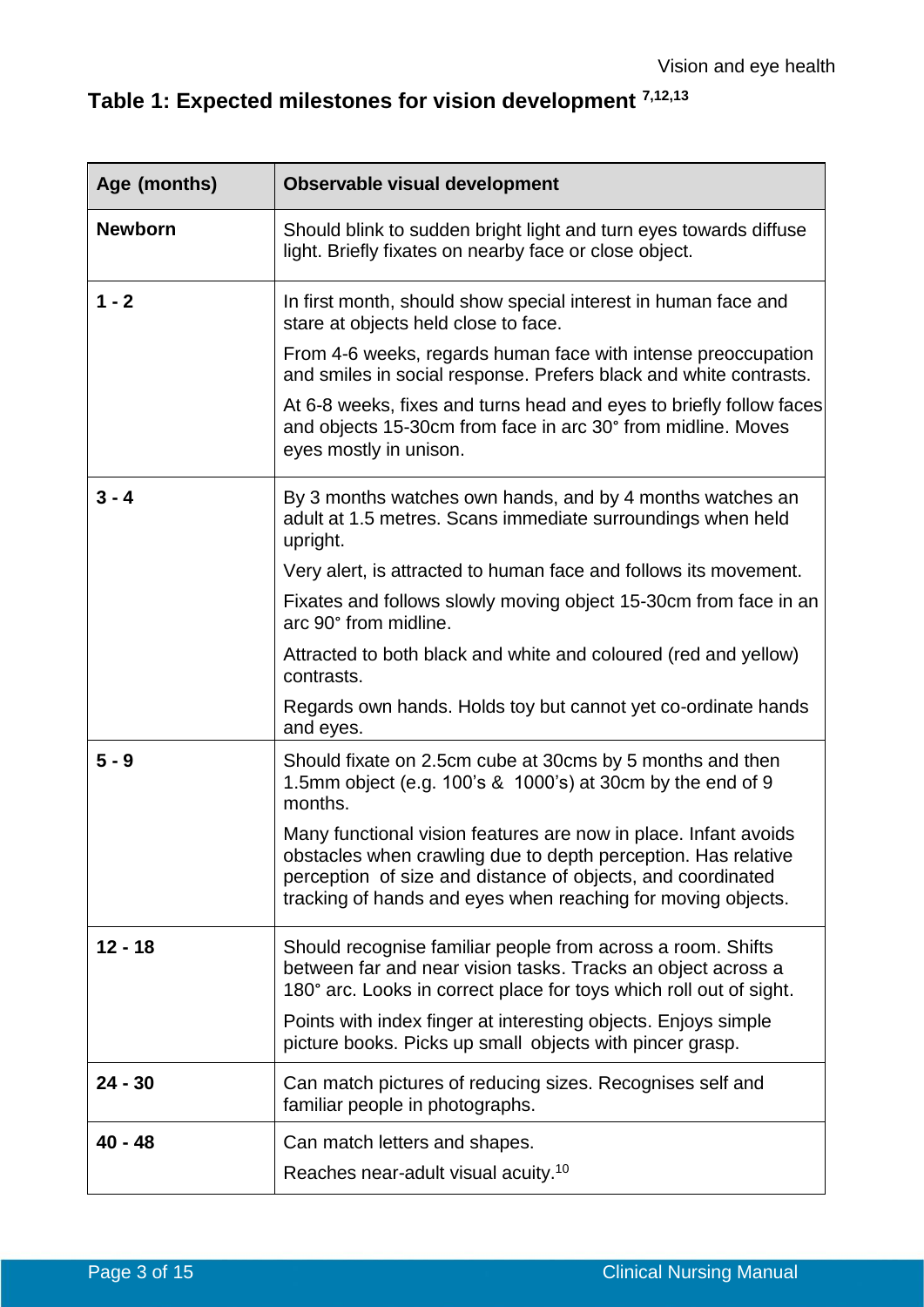## **Disorders of eyes and vision**

See **[Appendix A](#page-9-0)** for information on amblyopia, strabismus, nystagmus, congenital cataracts and glaucoma, blocked tear ducts and conjunctivitis, retinoblastoma, retinopathy of prematurity (ROP), trachoma and colour vision deficiency.

# **Risk Factors**

In children, vision impairment or loss is most likely to be attributed to:

- Family history of congenital or hereditary eye/vision conditions
- Maternal infections experienced during pregnancy (e.g., rubella, cytomegalovirus, syphilis, herpes, toxoplasmosis, or any other illness with fever or rash during pregnancy) 2
- Prematurity under 37 weeks<sup>1</sup>
- $\bullet$  Birth complications<sup>14</sup>
- Consequences of disease (e.g. diabetes, glaucoma, trachoma)<sup>1, 4, 14</sup>
- Birth weight less than 1250g is associated with ROP.<sup>15, 16</sup>

### **Red-flag signs of possible vision problems<sup>11</sup>**

- Not looking at carer's face or bright object when held close, by six weeks
- Not making eye contact by eight weeks
- Not fixing on and following objects 20-25cm from face by 4 months
- Abnormal head posture
- Not showing interest or attempting to pick up small toys by 5 months
- Absence of sharp visual fixation to 1.5mm objects after 9 months
- Erratic eye movements
- Eyes that cross, turn in or out or move independently
- Only using one eye to look at things.

### **Vision and eye health history and** a**ssessment**

The early identification of eye disease and/or vision impairment facilitates timely intervention, enabling children to achieve positive developmental and functional health outcomes. Vision assessment is most meaningful when community health staff undertake a systematic enquiry of parental concerns, gather information about the child's current abilities and functions, identify risk factors, use appropriate tools for vision surveillance screening and act on professional judgement.

Children born prematurely or children with multiple disabilities are at greater risk of developing vision conditions including strabismus, congenital cataracts and high prescription long-sightedness.<sup>1</sup>

Screening questions (see **Table 2**) are suggestions for asking age-appropriate questions of parents or caregivers to gather history about children's vision and eye health. Further health history may be relevant for individual children as based on risk factors (see page 3).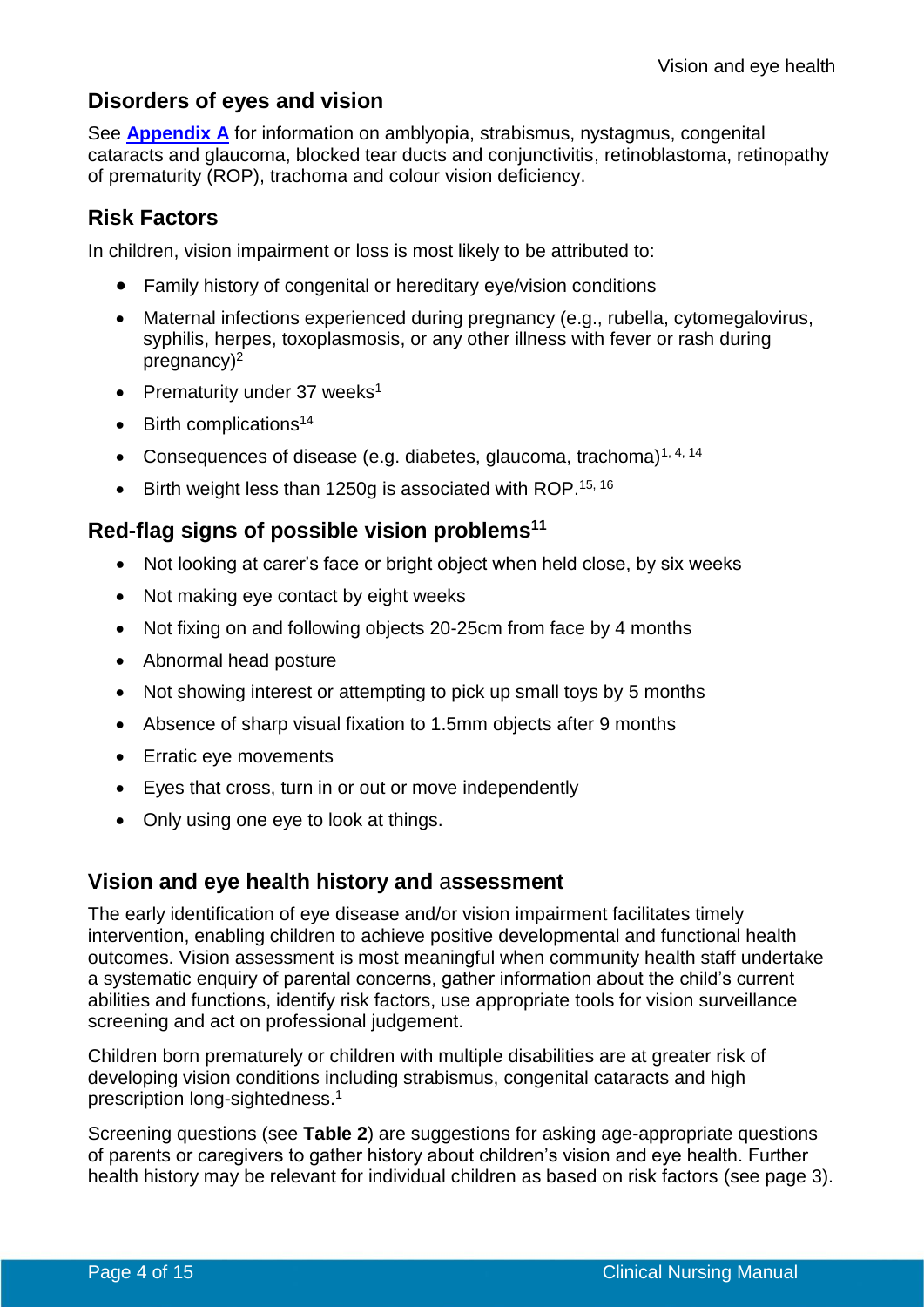# **Table 2: Vision surveillance questions, observations and assessments**

| $0 - 14$ days                     | Are you worried about your baby's vision?                                                  |  |  |
|-----------------------------------|--------------------------------------------------------------------------------------------|--|--|
| <b>Universal</b>                  | Do they briefly stare at your face?                                                        |  |  |
| contact child<br>health           | Does your baby blink to sudden bright light and turn towards soft light?                   |  |  |
|                                   | Has your baby had any severe eye infection or injury?                                      |  |  |
|                                   | Observations and assessments                                                               |  |  |
|                                   | Observe eyes and visual behaviours                                                         |  |  |
|                                   |                                                                                            |  |  |
| 8 weeks                           | Are you worried about your baby's vision?                                                  |  |  |
| <b>Universal</b>                  | Do they watch your face and make eye contact with you?                                     |  |  |
| contact child<br>health           | Does your baby blink to sudden bright light, and turn towards soft light<br>from a window? |  |  |
|                                   | Has your baby had any severe eye infection or injury?                                      |  |  |
|                                   | Observations and assessments                                                               |  |  |
|                                   | Observe eyes and visual behaviours                                                         |  |  |
|                                   | Red reflex<br>Corneal light reflex                                                         |  |  |
| 4 months                          |                                                                                            |  |  |
|                                   | Are you worried about your baby's vision?                                                  |  |  |
| <b>Universal</b><br>contact child | Do they follow a small object up and down, side to side with their eyes?                   |  |  |
| health                            | Does your baby watch you move around the room?                                             |  |  |
|                                   | Has your baby had any severe eye infection or injury?                                      |  |  |
|                                   | Observations and assessments                                                               |  |  |
|                                   | Observe eyes and visual behaviours                                                         |  |  |
|                                   | Red reflex<br>Corneal light reflex                                                         |  |  |
| 12 months                         | Are you worried about your child's vision?                                                 |  |  |
| <b>Universal</b>                  | Do they look at pictures with interest?                                                    |  |  |
| contact child                     | Does your child point to objects of interest at a distance?                                |  |  |
| health                            | Has your child had any severe eye infection or injury?                                     |  |  |
|                                   | Observations and assessments                                                               |  |  |
|                                   | Observe eyes and visual behaviours                                                         |  |  |
|                                   | If concerns,                                                                               |  |  |
|                                   | Red reflex                                                                                 |  |  |
|                                   | Corneal light reflex                                                                       |  |  |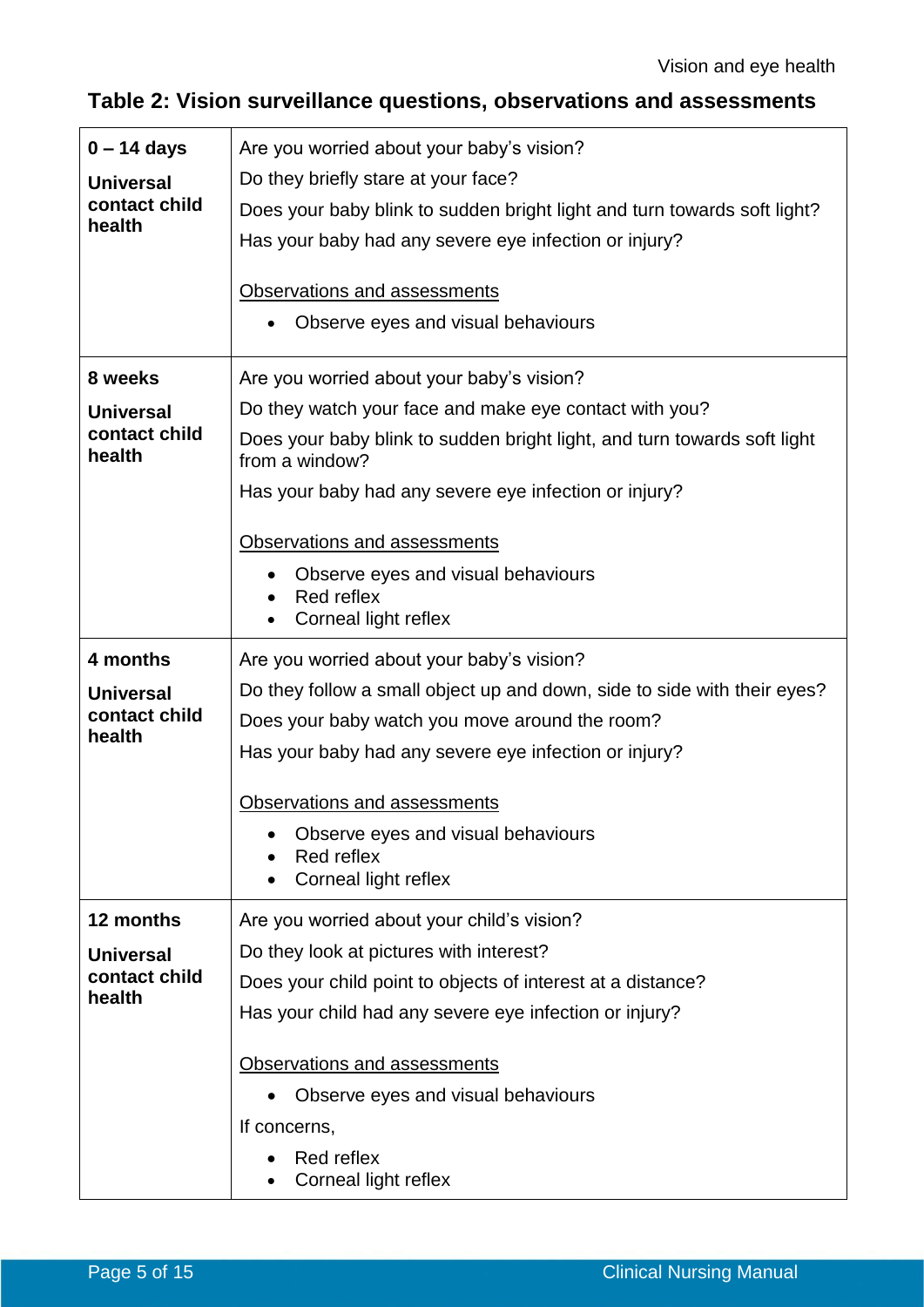| 2 years                                           | Are you worried about your child's vision?                                                           |  |  |
|---------------------------------------------------|------------------------------------------------------------------------------------------------------|--|--|
| <b>Universal</b><br>contact child                 | Do they turn or tilt head to use only one eye to look at objects?                                    |  |  |
| health                                            | Does your child hold objects too close to their eyes to look at them?                                |  |  |
|                                                   | Have you noticed any abnormal eye movement?                                                          |  |  |
|                                                   | Observations and assessments                                                                         |  |  |
|                                                   | Observe eyes and visual behaviours                                                                   |  |  |
|                                                   | If concerns,                                                                                         |  |  |
|                                                   | Red reflex<br>Corneal light reflex test                                                              |  |  |
| 3 years                                           | Are you worried about your child's eyes or vision?                                                   |  |  |
| <b>Universal Plus</b>                             | Do they turn or tilt head to use only one eye to look at objects?                                    |  |  |
| contact child<br>health, as                       | Does your child hold objects too close to their eyes to look at them?                                |  |  |
| appropriate                                       | Have you noticed any abnormal eye movement?                                                          |  |  |
|                                                   | Observations and assessments                                                                         |  |  |
|                                                   | Observe eyes and visual behaviours                                                                   |  |  |
|                                                   | Corneal light reflex<br>Cover test                                                                   |  |  |
|                                                   | Distance vision (Lea 15 line 3M) <sup>b</sup>                                                        |  |  |
| 4 years                                           | Has anyone in your family had childhood vision problems?                                             |  |  |
| <b>Universal</b><br>contact school                | Has your child had a vision test with a doctor/ophthalmologist, nurse,<br>optometrist or orthoptist? |  |  |
| health,                                           | Has your child had poor sight, squint, turned eye, eye injury, operation<br>on eyes?                 |  |  |
| and                                               | Has your child been prescribed glasses? If so, when should they be<br>worn?                          |  |  |
|                                                   | Has your child had any medical care for eyes/eyesight?                                               |  |  |
| <b>Targeted</b><br>school-aged<br>assessments     | Do you have any concerns or worries about your child's eyes or<br>eyesight?                          |  |  |
|                                                   | Observations and assessments                                                                         |  |  |
|                                                   | Observe eyes and visual behaviours                                                                   |  |  |
| (Screening                                        | Corneal light reflex<br>Cover test                                                                   |  |  |
| questions as<br>used in<br>$CHS409)$ <sup>a</sup> | Distance vision (Lea 15 line 3m <sup>b</sup> or Snellen <sup>c</sup> )                               |  |  |
|                                                   |                                                                                                      |  |  |

a. Screening questions include asking teacher about concerns for individual children.

- b. Distance vision (Lea 15 line 3M) used as developmentally appropriate for children from 3 years.
- c. Distance vision (Snellen) for targeted assessment of children over 7 years of age.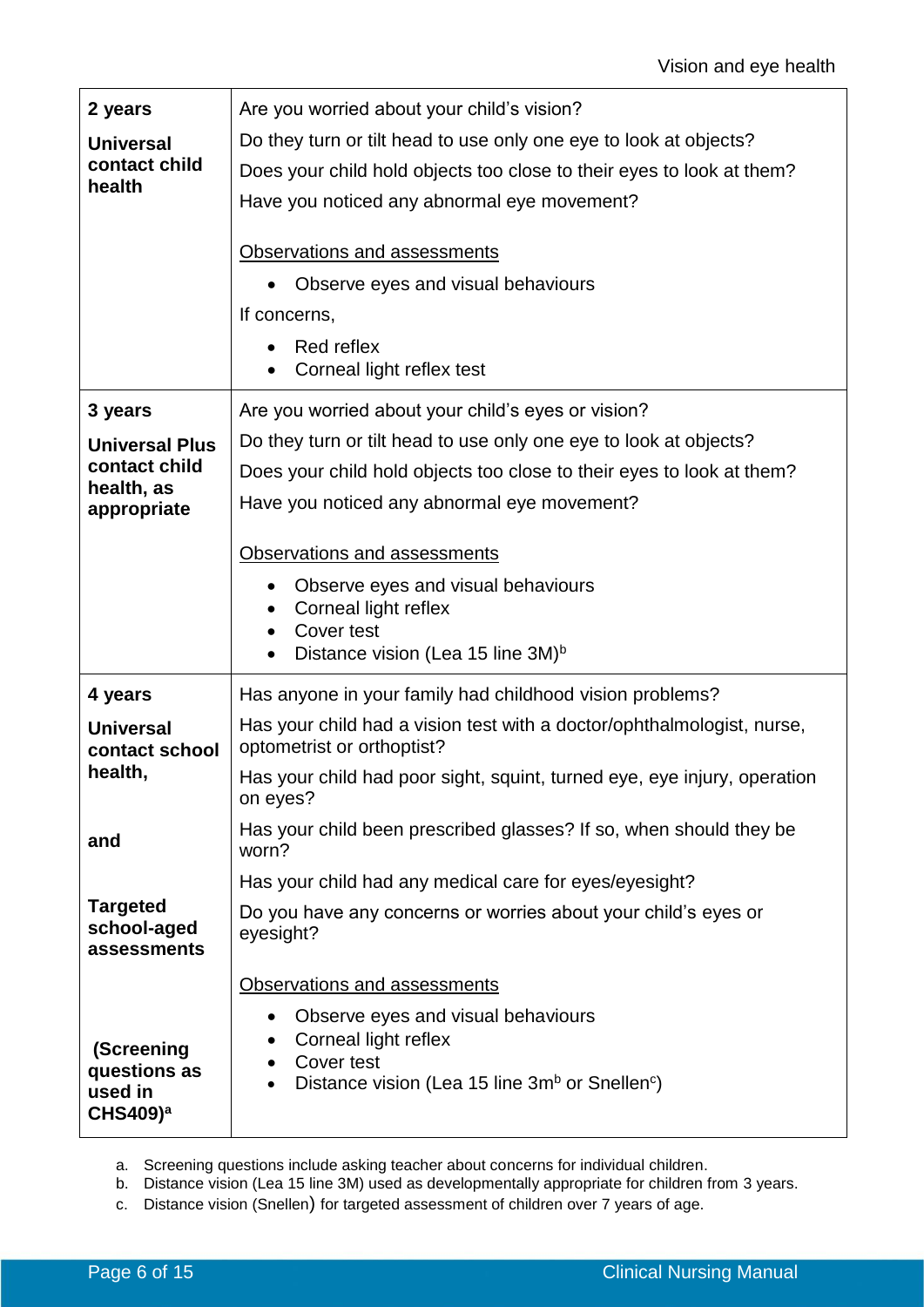A summary of vision and eye health screening tests is available in **[Appendix B:](#page-12-0)** Schedule of vision and eye health screening

**In accordance with the WACHS Enhanced Child Health Schedule (WACHS only), additional screening will be conducted for vulnerable clients aged 0-5 years.**

### **Referral and follow-up pathway**

Staff will comply with the specific referral and follow-up processes identified in the individual vision and eye health procedures. Where available, refer to culturally appropriate services.

**[See Appendix C](#page-13-0)**: Vision assessment and referral pathway – universal and targeted

| <b>References</b>                                                                                                                                                                                         |
|-----------------------------------------------------------------------------------------------------------------------------------------------------------------------------------------------------------|
| 1. Mathers M, Keyes M, Wright M. National Children's Vision Screening Project. Melbourne:                                                                                                                 |
| Murdoch Children's Research Institute; 2008.<br>2. World Health Organization. World report on vision. World report on vision; 2019.                                                                       |
| 3. Australian Institute of Health and Welfare. Australia's children. Canberra; 2020. Report No.:                                                                                                          |
| Cat. no: CWS 69.                                                                                                                                                                                          |
| 4. Australian Institute of Health and Welfare. Eye health in Aboriginal and Torres Strait<br>Islander people. Canberra; 2011. Contract No.: Cat. no. IHW 49.                                              |
| 5. Foreman J, Keel S, Xie J, Van Wijngaarden P, Crowston J, Taylor HR, et al. The National<br>Eye Health Survey 2016. Melbourne: Centre For Eye Research Australia; 2016.                                 |
| 6. Australian Institute of Health and Welfare. Indigenous eye health measures 2018. In: AIHW,<br>editor. Canberra: Australian Government; 2018.                                                           |
| 7. Sharma A, Cockerill H. From birth to five years: Practical developmental examination:<br>Routledge; 2014.                                                                                              |
| 8. Graven S, Browne J. Visual development in the human fetus, infant, and young child.<br>Newborn and Infant Nursing Reviews. 2008;8(4):194-201.                                                          |
| 9. Clark-Gambelunghe MB, Clark DA. Sensory Development. Pediatric clinics of North<br>America. 2015;62(2):367-84.                                                                                         |
| 10. Optometry Australia. Clinical Practice Guide - Paediatric Eye Health and Vision Care.<br>Melbourne: Optometry Australia; 2016.                                                                        |
| 11. Sharma A, Cockerill H. Mary Sheridan's From Birth To Five Years Children's Developmental<br>Progress. New York: Routledge; 2014.                                                                      |
| 12. American Optometric Association. Infant Vision: Birth to 24 Months of Age 2020 [Available<br>from: https://www.aoa.org/healthy-eyes/eye-health-for-life/infant-vision?sso=y.                          |
| 13. Stanford Children's Health. Age-Appropriate Vision Milestones Fact Sheet [Available from:<br>https://www.stanfordchildrens.org/en/topic/default?id=age-appropriate-vision-milestones-90-<br>P02305.   |
| 14. Backman H. Children at risk of developing amblyopia: When to refer for an eye                                                                                                                         |
| examination. Paediatr Child Health. 2004; Nov; 9(9): 635-7.                                                                                                                                               |
| 15. Royal Children's Hospital. Retinopathy of Prematurity (ROP) Melbourne: RCH; 2020<br>[Available from: https://www.rch.org.au/ophthal/patient_information/Patient_info/                                 |
| 16. Government of Western Australia North Metropolitan Health Service. Retinopathy of<br>Prematurity (ROP) Screening, Treatment and Ophthalmology Consultations. In: Directorate<br>WaNHSN, editor. 2018. |
| 17. Royal Children's Hospital.<br><b>Strabismus</b><br>Melbourne:<br>RCH:<br>2020<br><b>[Available</b><br>from:                                                                                           |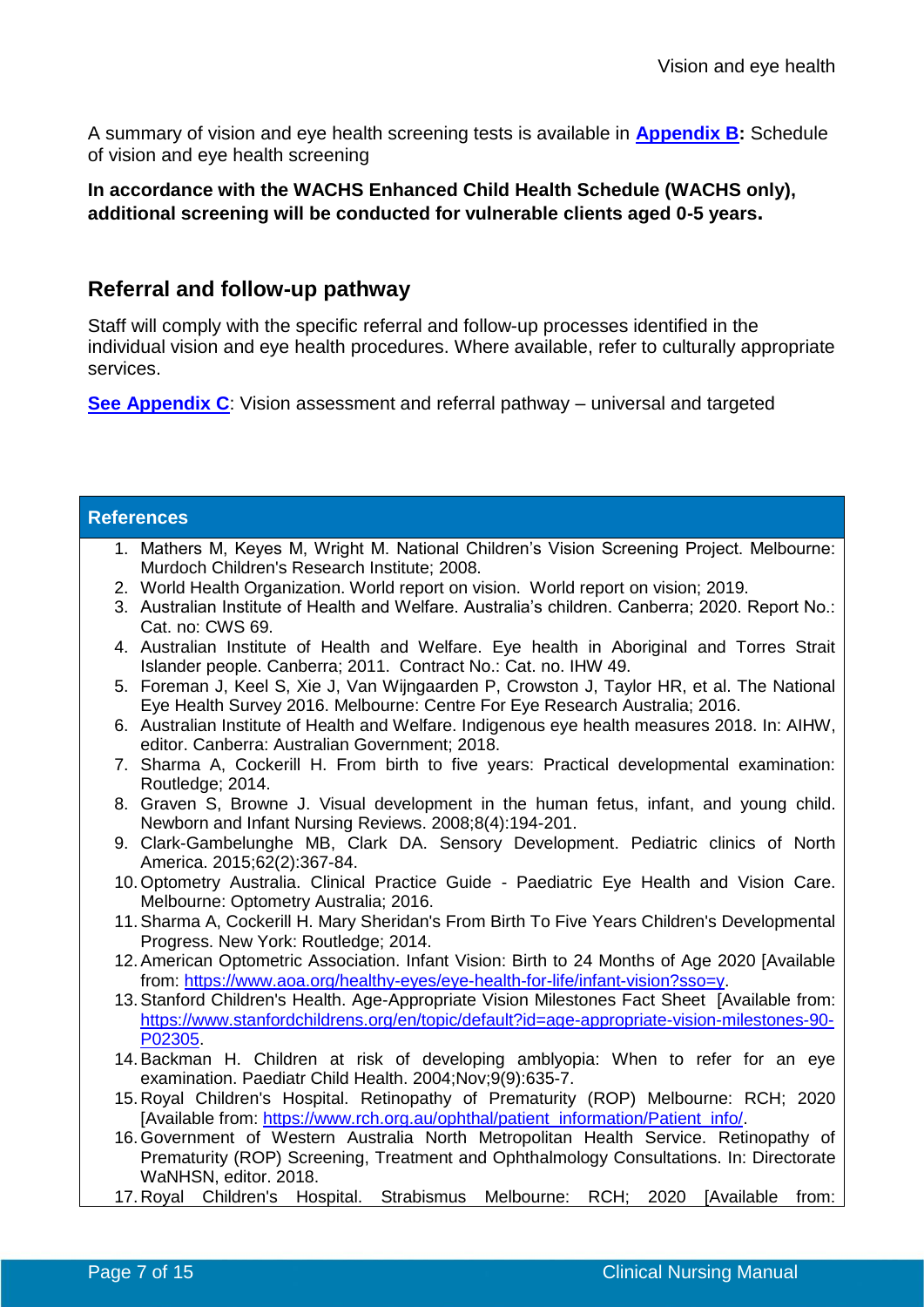[https://www.rch.org.au/ophthal/patient\\_information/Patient\\_info/.](https://www.rch.org.au/ophthal/patient_information/Patient_info/)

- 18. Royal Children's Hospital. Amblyopia Melbourne: RCH; 2020 [cited 2020 3 September]. Available from: [https://www.rch.org.au/ophthal/patient\\_information/Patient\\_info/.](https://www.rch.org.au/ophthal/patient_information/Patient_info/)
- 19. Royal Children's Hospital. Congenital Cataract Melbourne: RCH; 2020 [Available from: [https://www.rch.org.au/ophthal/patient\\_information/Patient\\_info/.](https://www.rch.org.au/ophthal/patient_information/Patient_info/)
- 20. Royal Children's Hospital. Glaucoma Melbourne: RCH; 2020 [Available from: [https://www.rch.org.au/ophthal/patient\\_information/Patient\\_info/.](https://www.rch.org.au/ophthal/patient_information/Patient_info/)
- 21. Royal Children's Hospital. Lacrimal system blockage (Watery Eyes) Melbourne: RCH; 2020 [Available from: [https://www.rch.org.au/ophthal/patient\\_information/Patient\\_info/.](https://www.rch.org.au/ophthal/patient_information/Patient_info/)
- 22. Royal Children's Hospital. Conjunctivitis Melbourne: RCH; 2020 [Available from: [https://www.rch.org.au/kidsinfo/fact\\_sheets/Conjunctivitis/.](https://www.rch.org.au/kidsinfo/fact_sheets/Conjunctivitis/)
- 23. Royal Children's Hospital. Nystagmus Melbourne: RCH; 2020 [Available from: [https://www.rch.org.au/ophthal/patient\\_information/Patient\\_info/.](https://www.rch.org.au/ophthal/patient_information/Patient_info/)
- 24. Royal Children's Hospital. Retinoblastoma Melbourne: RCH; 2020 [Available from: [https://www.rch.org.au/ophthal/patient\\_information/Patient\\_info/.](https://www.rch.org.au/ophthal/patient_information/Patient_info/)
- 25.Turbet D. What Is Color Blindness? : American Academy of Ophthalmology; 2019 [Available from: [https://www.aao.org/eye-health/diseases/what-is-color-blindness.](https://www.aao.org/eye-health/diseases/what-is-color-blindness)

#### **Related policies, procedures and guidelines**

The following documents can be accessed in the **Clinical Nursing Manual** via the [HealthPoint](https://healthpoint.hdwa.health.wa.gov.au/policies/Pages/CACH-Community-Health.aspx) link, [Internet link,](https://www.cahs.health.wa.gov.au/For-health-professionals/Resources/Community-Health-Clinical-Nursing-Manual) or for WACHS staff via the [WACHS Policy](https://healthpoint.hdwa.health.wa.gov.au/policies/Pages/WACHS%20Policy%20Pages/WACHS-Policies.aspx) link.

Ages and Stages Questionnaires ™

Child Health Services

Clinical handover - nursing

Corneal light reflex

Cover test

Distance vision testing (Lea Symbols Chart)

Distance vision testing (Snellen)

Physical assessment 0 - 4 years

Red reflex test

Universal Contact - School Entry Health Assessment

Universal Contacts – 0-14 days, 8 weeks, 4 months, 12 months, 2 years

Vulnerable Populations

The following documents can be accessed in the [CAHS-CH Operational Manual](https://healthpoint.hdwa.health.wa.gov.au/policies/Pages/CACH-Operational-Policies.aspx)

Infection Control manual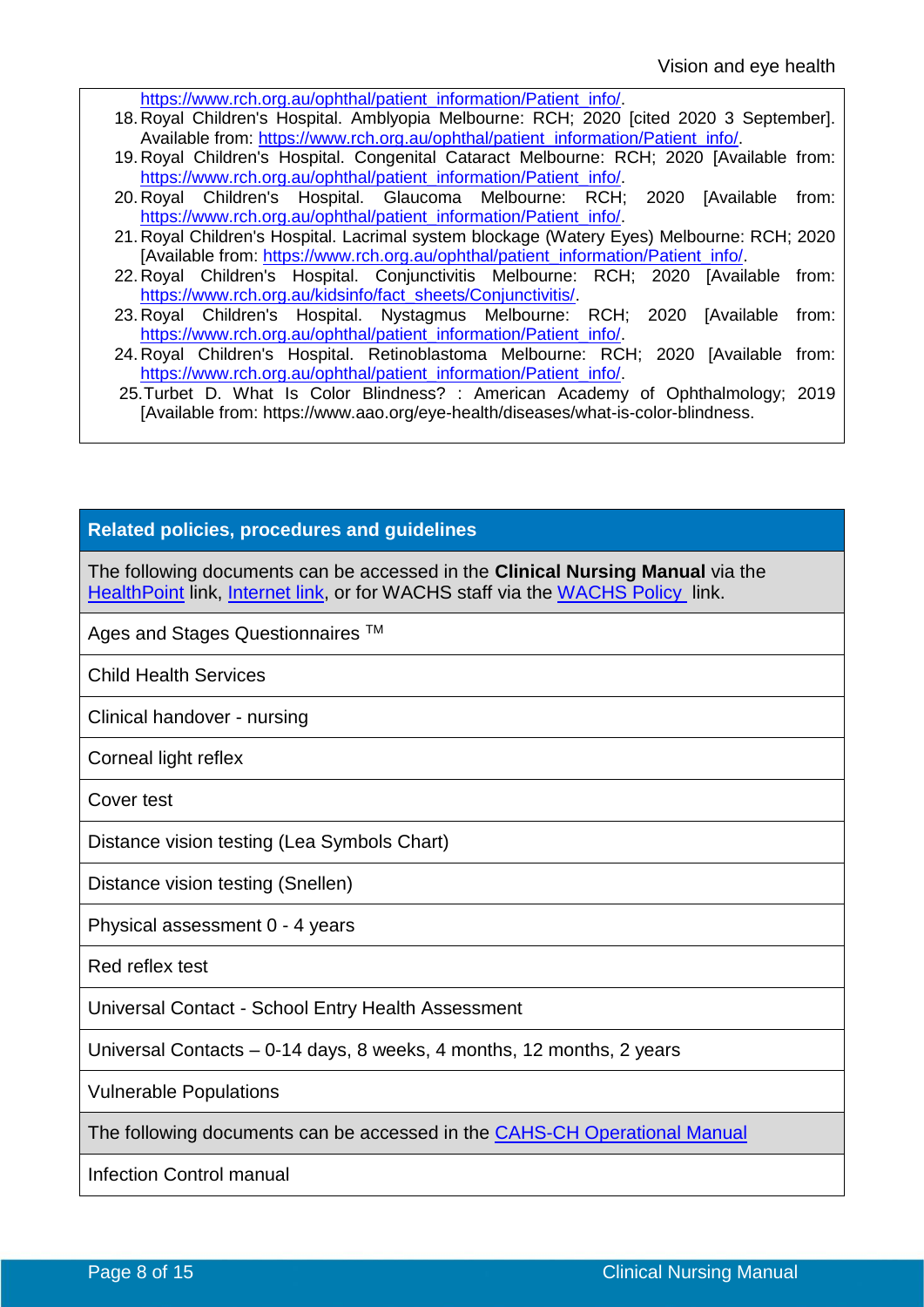The following documents can be accessed in [WACHS Policy](https://healthpoint.hdwa.health.wa.gov.au/policies/Pages/WACHS%20Policy%20Pages/WACHS-Policies.aspx)

Enhanced Child Health Schedule

The following documents can be accessed in the [Department of Health Policy Frameworks](https://ww2.health.wa.gov.au/About-us/Policy-Frameworks)

Clinical Governance, Safety and Quality

Clinical Handover Policy [\(MP0095\)](https://ww2.health.wa.gov.au/About-us/Policy-frameworks/Clinical-Governance-Safety-and-Quality/Mandatory-requirements/Clinical-Handover-Policy)

Clinical Incident Management Policy [\(MP 0122/19\)](https://ww2.health.wa.gov.au/About-us/Policy-frameworks/Clinical-Governance-Safety-and-Quality/Mandatory-requirements/Clinical-Incident-Management-Policy)

### **Related CAHS-CH forms**

The following resources can be accessed from the [CAHS-Community Health Forms](https://cahs-healthpoint.hdwa.health.wa.gov.au/cach/forms/Pages/default.aspx) page on HealthPoint

Clinical Handover/Referral Form

School Entry Health Assessment (SEHA) Kit

### **Related CAHS-CH resources**

The following resources can be accessed from the [CAHS-Community Health Resources](https://cahs-healthpoint.hdwa.health.wa.gov.au/cach/resources/Pages/default.aspx) page on HealthPoint

Community health staff

Aboriginal Child Health Matrix

How children develop 0-12 years

Practice guide for community health nurses

**Consumers** 

Colour blindness - Primary school resource

### <span id="page-8-0"></span>**Related resources to assist service provision to Aboriginal clients**

CAHS-CH staff

The resources below can be accessed on **CAHS-Aboriginal Health** page via HealthPoint

Patient Care and Cultural Learning Guidelines

Aboriginal Health and Wellbeing

The following resource can be accessed from the [CAHS-CH Aboriginal Health Team](https://cahs-healthpoint.hdwa.health.wa.gov.au/cach/About-Us/Aboriginal-Health-Team/Pages/default.aspx) page on HealthPoint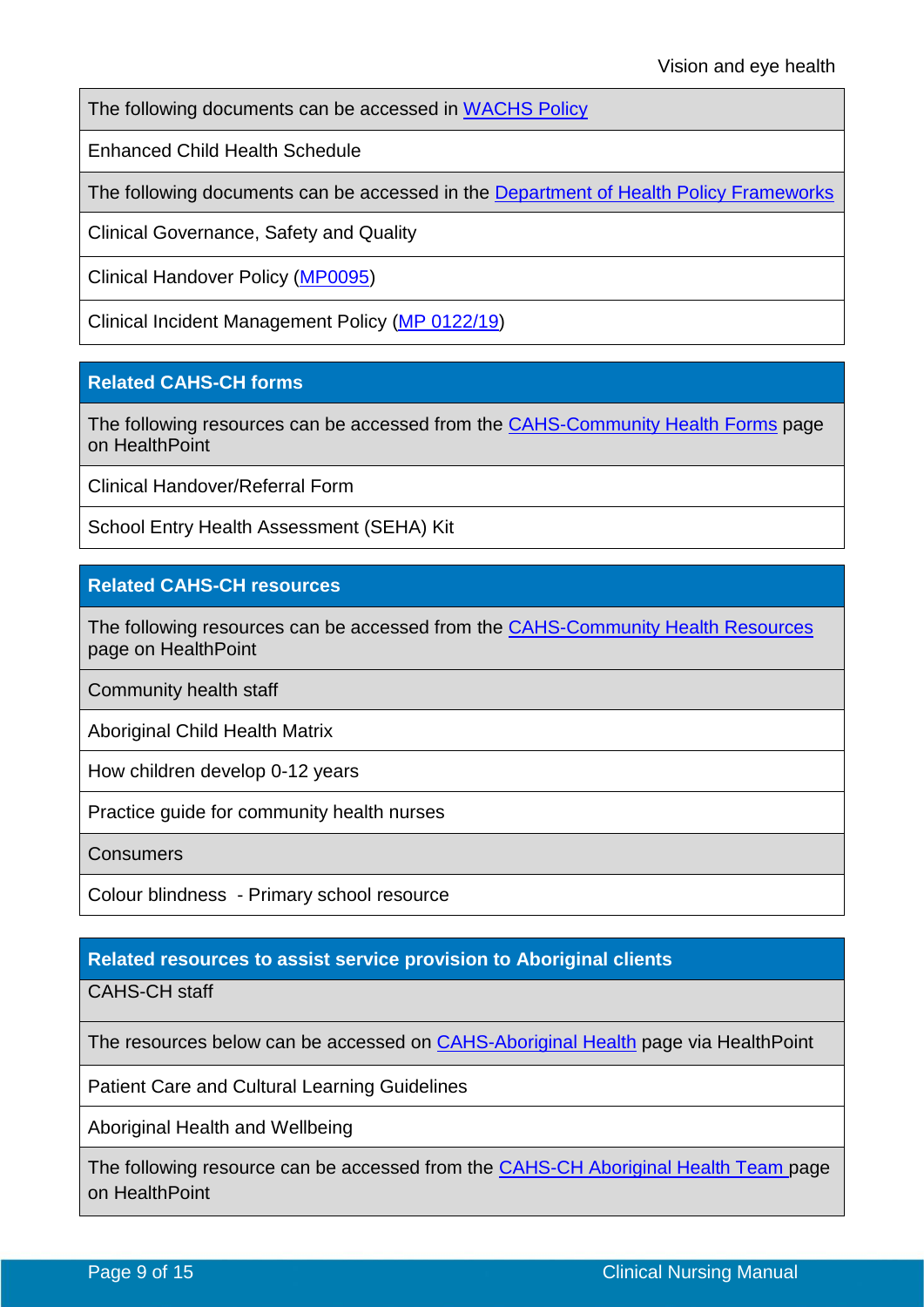Cultural Information Directory

WACHS staff

[WACHS Strategic Plan 2019-2024](http://www.wacountry.health.wa.gov.au/index.php?id=457)

[WACHS Aboriginal Health Strategy 2019-2024](http://wachs.hdwa.health.wa.gov.au/index.php?id=6215)

### **Related WACHS resources**

The following resources can be accessed from WACHS Learning Management System **Capabiliti** 

RAHC Trachoma Module TRAWA EL2

WACHS Trachoma intranet site

#### **Related external resources**

Book: Mary Sheridan's From Birth To Five Years Children's Developmental Progress. 2014. Ajay Sharma and Helen Cockerill

Book: From Birth To Five Years Practical Developmental Examination. 2014. Ajay Sharma and Helen Cockerill

Indigenous Eye Health - [https://www.vision2020australia.org.au/our-work/indigenous-eye](https://www.vision2020australia.org.au/our-work/indigenous-eye-health/)[health/](https://www.vision2020australia.org.au/our-work/indigenous-eye-health/)

Lions Institute - <https://www.lei.org.au/>

Nursing and Midwifery Board of Australia. [Code of conduct for nurses and Code of](https://www.nursingmidwiferyboard.gov.au/Codes-Guidelines-Statements/Professional-standards.aspx)  [conduct for midwives.](https://www.nursingmidwiferyboard.gov.au/Codes-Guidelines-Statements/Professional-standards.aspx) 2018.

Nursing and Midwifery Board of Australia. [Registered Nurses Standards for Practice.](https://www.nursingmidwiferyboard.gov.au/codes-guidelines-statements/professional-standards/registered-nurse-standards-for-practice.aspx) 2016

[The Royal Children's Hospital Ophthalmology Factsheets](https://www.rch.org.au/ophthal/patient_information/Patient_info/)

<span id="page-9-0"></span>Optometry Australia - [Clinical Practice Guide: Paediatric Eye Health and Vision Care.](https://www.optometry.org.au/wp-content/uploads/Professional_support/Guidelines/optometry_australia_paediatric_eye_health_and_vision_care_guidelines_-_august_2016.pdf) 2016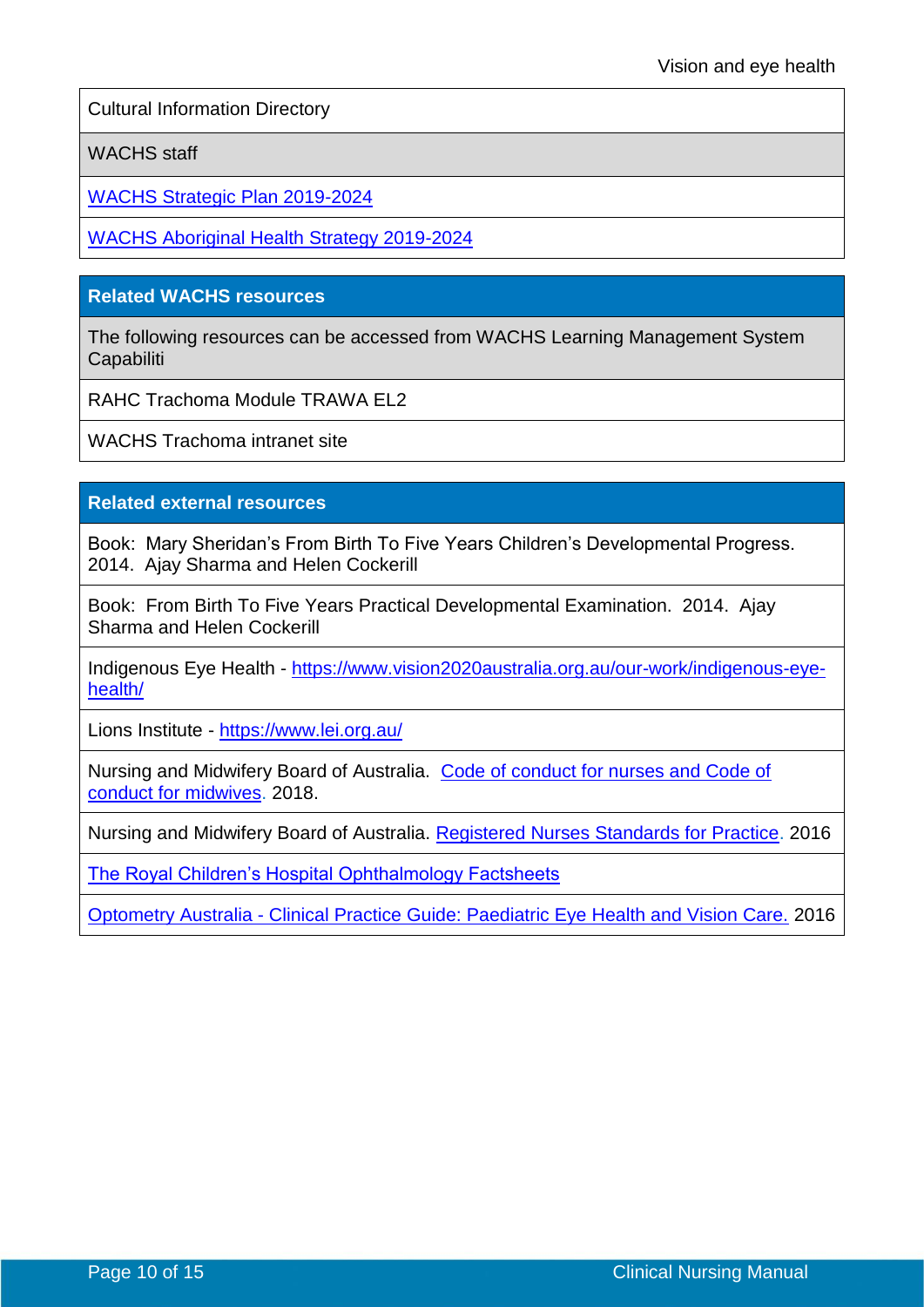# **Appendix A: Common childhood eye disorders**

| <b>Disorder</b>                                                                                                                                                                                                                                  | <b>Main causes</b>                                                                                                                                                                                            | <b>Signs and Symptoms</b>                                                                                                                                                                                                           |
|--------------------------------------------------------------------------------------------------------------------------------------------------------------------------------------------------------------------------------------------------|---------------------------------------------------------------------------------------------------------------------------------------------------------------------------------------------------------------|-------------------------------------------------------------------------------------------------------------------------------------------------------------------------------------------------------------------------------------|
| Strabismus <sup>17</sup><br>A condition in which the<br>eyes are not aligned in<br>parallel, causing a cross-<br>eyed appearance.<br>May be constant or<br>intermittent, and in any<br>direction.<br>The lay term for<br>strabismus is 'squint.' | Abnormalities in the<br>muscles and nerves<br>surrounding the eyes                                                                                                                                            | Misaligned eyes<br>$\bullet$<br>Double vision<br>$\bullet$<br>Uncoordinated eye movements<br>$\bullet$<br><b>Vision loss</b><br>Loss of depth perception<br>Abnormal head position                                                  |
| Amblyopia <sup>18</sup><br>The preventable loss or<br>lack of potential to see<br>clearly in one or both<br>eyes, due to deviation,<br>defocus or deprivation<br>during the formative<br>years.<br>Commonly known as<br>'lazy eye'.              | Untreated strabismus<br>$\bullet$<br>Uncorrected refractory<br>errors                                                                                                                                         | Underdevelopment of 3D<br>$\bullet$<br>vision<br>Loss of vision<br>$\bullet$                                                                                                                                                        |
| Congenital cataract <sup>19</sup>                                                                                                                                                                                                                | Congenital anomalies<br>$\bullet$<br>Maternal infections in<br>$\bullet$<br>pregnancy, such as<br>rubella, toxoplasmosis<br>Adverse reaction to<br>$\bullet$<br>certain drugs in-utero                        | Opacity of the lens<br>$\bullet$                                                                                                                                                                                                    |
| <b>Congenital</b><br>glaucoma <sup>20</sup>                                                                                                                                                                                                      | Congenital anomalies<br>$\bullet$<br>with incorrect<br>development of eye's<br>drainage system lead<br>to optic nerve damage<br>from increased<br>pressure in eye                                             | Enlarged eyes<br>Cloudiness of the cornea<br>Photosensitivity                                                                                                                                                                       |
| <b>Lacrimal system</b><br>blockage <sup>21</sup><br>Also known as a<br>blocked tear duct or<br>watery eyes.                                                                                                                                      | Congenital condition<br>$\bullet$<br>where membrane that<br>seals nasolacrimal<br>duct in utero fails to<br>open at birth or soon<br>after<br>Conjunctivitis<br>Chronic sinusitis<br>$\bullet$<br>Nose trauma | Production of tears in the<br>$\bullet$<br>neonate<br>Watering eye<br>$\bullet$<br>Discharge of pus<br>$\bullet$<br>Crusted mucus along the<br>$\bullet$<br>eyelashes<br>Increased susceptibility to eye<br>$\bullet$<br>infections |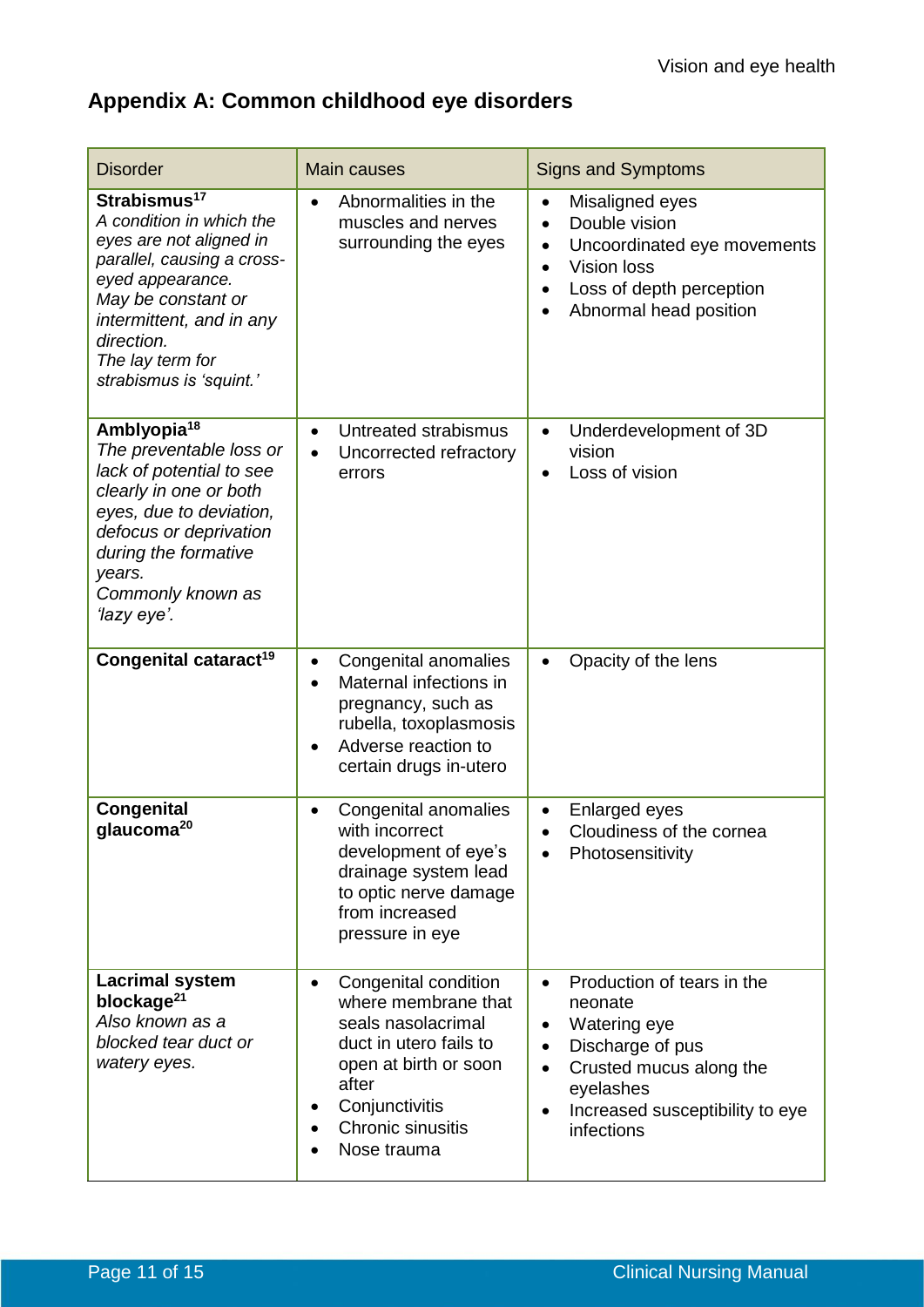| Conjunctivitis <sup>22</sup>                                                                                                                                                                                                                          | <b>Bacterial or viral</b><br>infections                                                                                                                                                                                                                               | Irritated, red eye<br>$\bullet$<br>Excessive tear production<br>$\bullet$<br>Pus discharge<br>$\bullet$<br>Swollen eyelids<br>$\bullet$<br>Photophobia<br>$\bullet$                                                                  |
|-------------------------------------------------------------------------------------------------------------------------------------------------------------------------------------------------------------------------------------------------------|-----------------------------------------------------------------------------------------------------------------------------------------------------------------------------------------------------------------------------------------------------------------------|--------------------------------------------------------------------------------------------------------------------------------------------------------------------------------------------------------------------------------------|
| Nystagmus <sup>23</sup><br>Rapid, involuntary eye<br>movements in one or<br>both eyes.<br>May be side to side, up<br>and down, or in circles.                                                                                                         | Abnormal function of<br>$\bullet$<br>the areas of the brain<br>which control eye<br>movement due to<br>congenital anomalies,<br>trauma or infection                                                                                                                   | <b>Blurred vision</b><br>$\bullet$<br>Abnormal head posture                                                                                                                                                                          |
| Retinoblastoma <sup>24</sup><br>The most common<br>primary malignant<br>intraocular tumor in<br>children.                                                                                                                                             | Congenital anomalies<br>$\bullet$<br>Genetics                                                                                                                                                                                                                         | Whitening of red reflex in flash<br>$\bullet$<br>photos<br><b>Strabismus</b><br>$\bullet$<br>Eye redness or pain<br>$\bullet$<br>Poor vision                                                                                         |
| <b>Retinopathy of</b><br>Prematurity (ROP) <sup>15, 16</sup><br>Abnormal development<br>of retinal blood vessels<br>after birth in some<br>premature infants.<br>Previously known as<br>Retrolental fibroplasia.                                      | Birthweight less than<br>$\bullet$<br>1250g<br>Premature birth at less<br>than 31 weeks                                                                                                                                                                               | None - only detected by an<br>$\bullet$<br>ophthalmologic examination                                                                                                                                                                |
| Trachoma <sup>6</sup><br>Untreated infection of<br>the eyes can result in<br>scarring, in-turned<br>eyelashes (trichiasis)<br>and blindness.                                                                                                          | Chlamydia<br>$\bullet$<br>trachomatis                                                                                                                                                                                                                                 | Mild itching and irritation of the<br>$\bullet$<br>eyes and eyelids<br>Mucus or pus discharge from<br>the eyes<br>Eyelid swelling<br>Photophobia<br>Eye pain                                                                         |
| <b>Colour vision</b><br>deficiency $^{25}$<br>Results from one or<br>more of the types of<br>retinal colour cone cells<br>being absent, not<br>working, or detecting a<br>different colour than<br>normal.<br>Previously known as<br>colour blindness | Genetics, affecting 5<br>$\bullet$<br>to 10% of all males,<br>and rarely females<br>May sometimes arise later<br>in life due to:<br>glaucoma or<br>macular<br>degeneration,<br>Eye or brain<br>injuries<br>exposure to toxins<br>Alzheimer's or<br>multiple sclerosis | Trouble identifying colours,<br>$\bullet$<br>and sorting by colour<br>using the wrong colours for<br>$object - e.g.$ purple leaves<br>on trees<br>low attention span when<br>colouring in work sheets<br>smelling food before eating |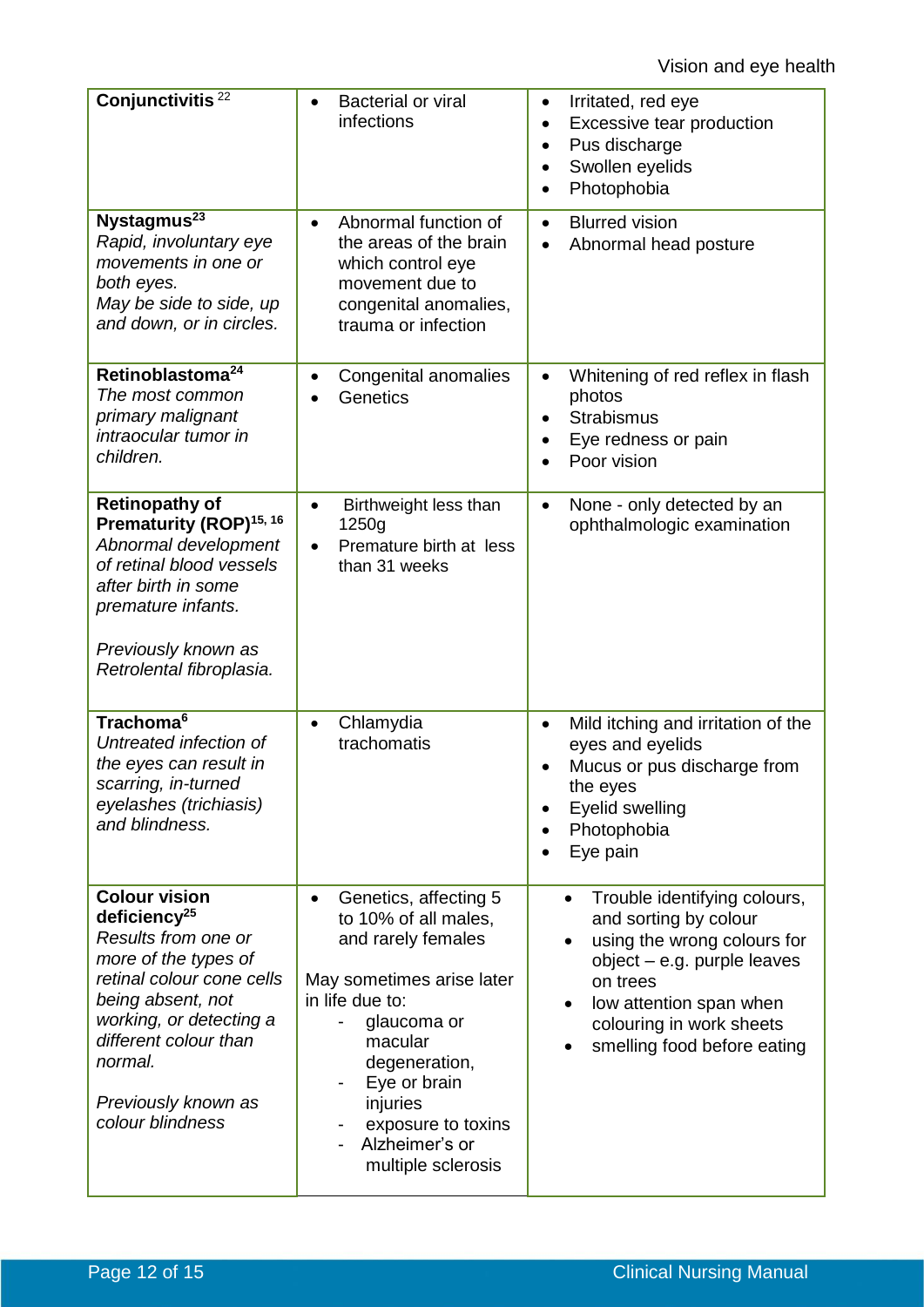# <span id="page-12-0"></span>**Appendix B: Schedule of vision and eye health screening**

|                                                                                    | <b>Observations and assessments</b>                                                                                                                 |
|------------------------------------------------------------------------------------|-----------------------------------------------------------------------------------------------------------------------------------------------------|
| 0-14 days Universal<br>child health contact                                        | Observe eyes and visual behaviours                                                                                                                  |
| 8 weeks Universal<br>child health contact                                          | Observe eyes and visual behaviours<br>Red reflex<br>Corneal light reflex<br>$\bullet$                                                               |
| <b>4 months Universal</b><br>child health contact                                  | Observe eyes and visual behaviours<br>Red reflex<br>Corneal light reflex                                                                            |
| <b>12 months Universal</b><br>child health contact                                 | Observe eyes and visual behaviours<br>If concerns, conduct:<br>Red reflex<br>Corneal light reflex                                                   |
| 2 years Universal<br>child health contact                                          | Observe eyes and visual behaviours<br>If concerns, conduct :<br>Red reflex<br>Corneal light reflex<br>$\bullet$                                     |
| <b>3 years Universal Plus</b><br>child health contact<br>(if indicated)            | Observe eyes and visual behaviours<br>$\bullet$<br>Corneal light reflex<br>Cover test<br>Distance vision (Lea 15 line 3M) <sup>a</sup><br>$\bullet$ |
| <b>School Entry Health</b><br><b>Assessment Universal</b><br>school health contact | Observe eyes and visual behaviours<br>Corneal light reflex<br>Cover test<br>Distance vision (Lea 15 line 3M) <sup>a</sup>                           |
| <b>Targeted Assessment</b><br>school health contact                                | Observe eyes and visual behaviours<br>$\bullet$<br>Corneal light reflex<br>Cover test<br>Distance vision (Lea 15 line $3M^a$ or Snellen 6M $^b$ )   |

a. Distance vision (Lea 15 line 3M) used as developmentally appropriate for children from 3 years.

b. Distance vision (Snellen 6M) for targeted assessment of children over 7 years of age.

**In accordance with the WACHS Enhanced Child Health Schedule (WACHS only), additional screening will be conducted for vulnerable clients aged 0-5 years.**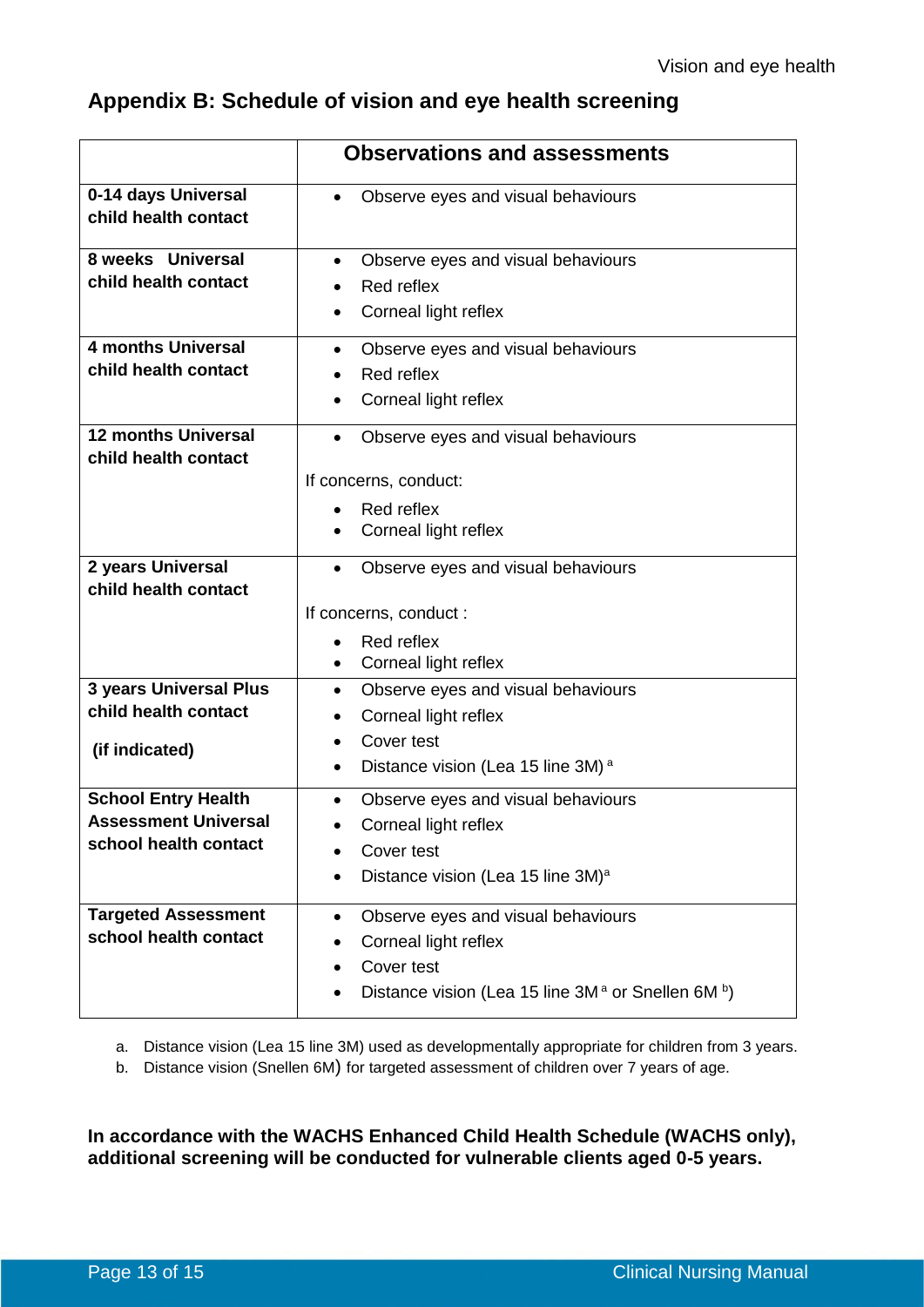# <span id="page-13-0"></span>**Appendix C: Vision assessment and referral pathway – universal and targeted**